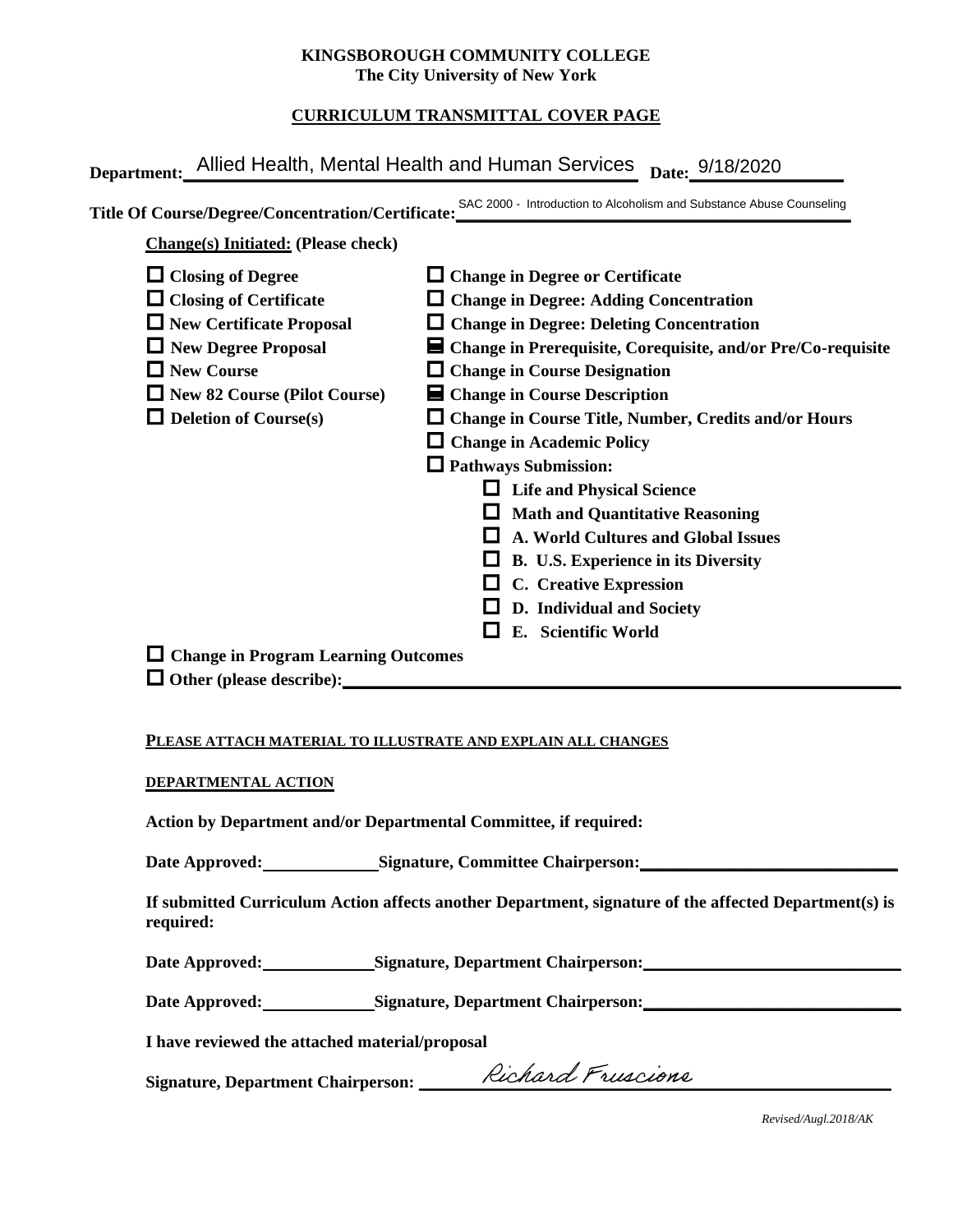| TO:   | FALL 2020 Curriculum Committee                                                                                        |
|-------|-----------------------------------------------------------------------------------------------------------------------|
| FROM: | Richard Fruscione, Chair, Department of Allied Health, Mental Health & Human<br>Services                              |
| DATE: | September 18, 2020                                                                                                    |
| RE:   | Course Description and Corequisite for SAC 2000 – Introduction to Alcoholism and<br><b>Substance Abuse Counseling</b> |

The Department of Allied Health, Mental Health and Human Services is proposing a change in Course Description and Corequisite for SAC 2000 – Introduction to Alcoholism and Substance Abuse Counseling

### **Course Description:**

### **FROM:**

Overview of core concepts in chemical dependency. Physical, psychological and legal aspects of alcohol and substance abuse. A variety of treatment approaches will be explored with particular attention to the special needs of this population along with counselor qualifications and skills.

# **TO:**

Students are provided with an overview of core concepts in chemical dependency. Students are introduced to the physiological, psychological, social/emotional, cultural, spiritual, political and economic influences on the development of substance use disorders. Basic theories, stages of chemical dependency, stages of recovery, and the continuum of services are discussed. Students also develop basic skills in identifying the signs and symptoms of the common substances of abuse, and their effects on the brain, body and behavior. Students are exposed to concepts related to the recovery oriented systems of care (ROSC), mutual/peer support and non-traditional interventions such as acupuncture.